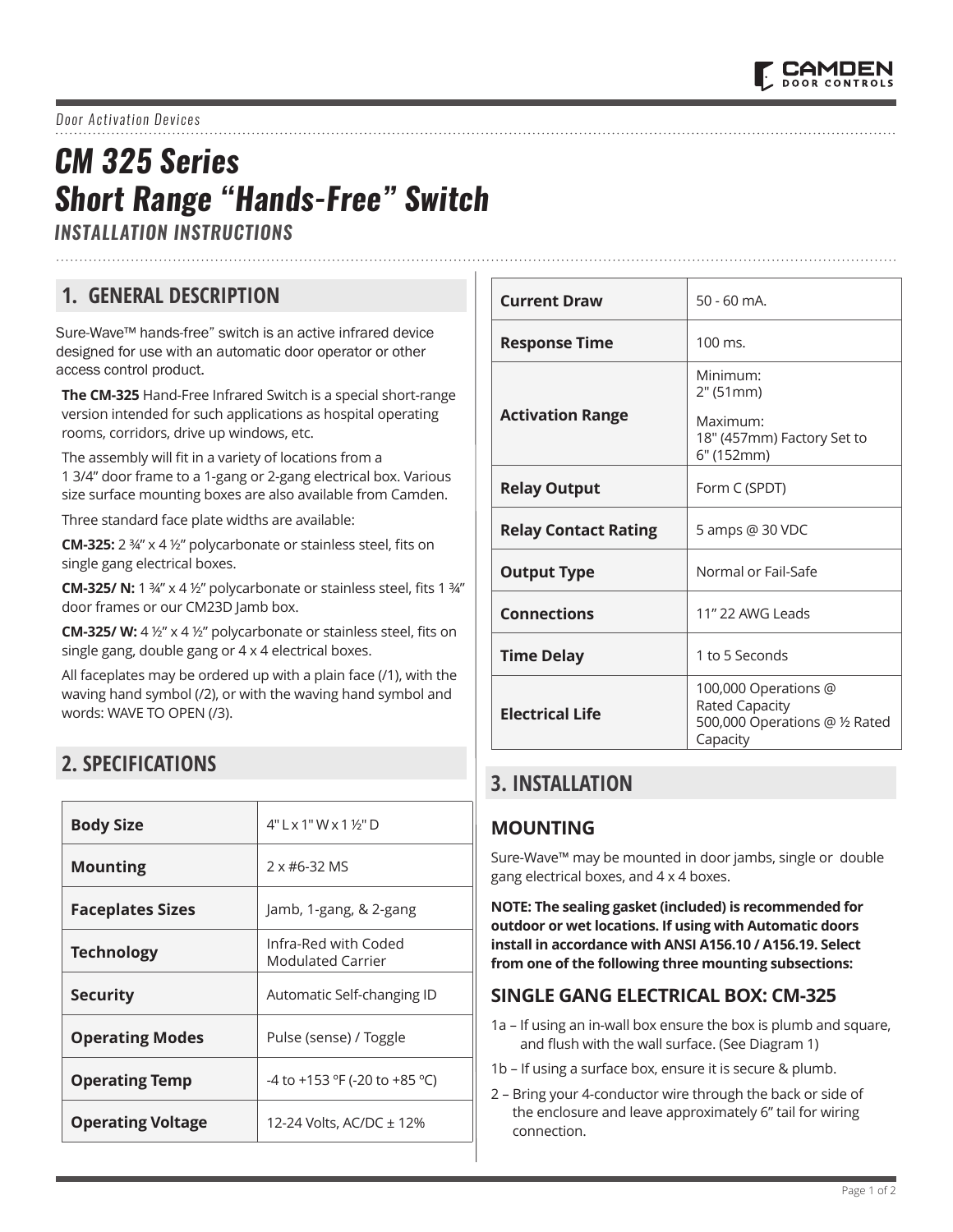#### *CM-325 SERIES SHORT RANGE "HANDS-FREE" SWITCH*

INSTALLATION INSTRUCTIONS

- 3 Make the electrical connections to the device according to the wiring section (following).the wiring section (following).
- 4 Using the dip switch located on the end of the unit, set the operating mode. (See Section 4)
- 5 Attach the unit to the enclosure using the two #6-32 screws provided.
- 6 Apply power and adjust range and time delay via the potentiometers on the front of the unit. (See Section 4 for adjustments)
- 7 Attach the faceplate to the unit using the two black #6-32 x 3/8 machine screws or tamperproof screws.

Do not overtighten!!



**DIAGRAM 1 PROPER BOX INSTALLATION** 

# **2-GANG (or 4x4) ELECTRICAL BOX: CM-325W**

- 1a If using an in-wall box ensure the box is plumb and square, and flush with the wall surface. (See Diagram 1)
- 1b If using a surface box, ensure it is secure & plumb.
- 1c If using a 4 x 4 box, ensure the box is plumb and square, and flush with the wall surface, then attach the metal adaptor plate (included in the CM-325W package) to the box using appropriate fasteners.
- 2 Bring your 4-conductor wire through the back or side of the enclosure and leave approximately 6" tail for wiring connection.
- 3 Make the electrical connections to the device according to the wiring section (following).
- 4 Using the dip switch located on the end of the unit, set the operating mode. (See Section 4)
- 5 Attach the unit to the enclosure using the two #6-32 screws provided.
- 6 Apply power and adjust range and time delay via the potentiometers on the front of the unit. (See Section 4 for adjustments)
- 7 Attach the faceplate to the unit using the two black #6-32 x 3/8 machine screws or tamperproof screws.

Do not overtighten!!

### **DOOR FRAME: CM-325N**

1a – If mounting directly in a 1¾" wide aluminum jamb, make a cutout in the door frame at the intended location as per Diagram 2. (See Diagram 2 on page 4)

Drill and tap two mounting holes as shown.

- 1b If mounting the unit in our CM-23D deep jamb box, first mount the jamb box according to the instructions packaged with the enclosure. Using the CM-23D as a guide, drill a wire access hole through the jamb to fish the wiring through.
- 2 Bring your 4-conductor wire through the back or side of the enclosure (or Jamb) and leave approximately 6" tail for wiring connection.
- 3 Make the electrical connections to the device according to the wiring section (following).
- 4 Using the dip switch located on the end of the unit, set the operating mode. (See Section 4)
- 5 Attach the unit to the enclosure or jamb using the two #6-32 screws provided.
- 6 Apply power and adjust range and time delay via the potentiometers on the front of the unit. (See Section 4 for adjustments)
- 7 Attach the faceplate to the unit using the two black #6-32 x 3/8 machine screws or tamperproof screws.

Do not overtighten!!

### **WIRING**

**CAUTION:** Do not apply power to the unit until all secondary wiring is complete, and dip-switches have been set.

The CM-325 can be powered from 12 or 24 volts, AC or DC. Connect the two Red wires, (which are non-polarity sensitive) to the power source.

The output is a form C relay. N.O is Blue, N.C. is Violet, and Common is Green. Selecting the correct output is also dependant on the operating mode chosen. (See Section 4) Most applications will utilize the N.O. and Common terminals.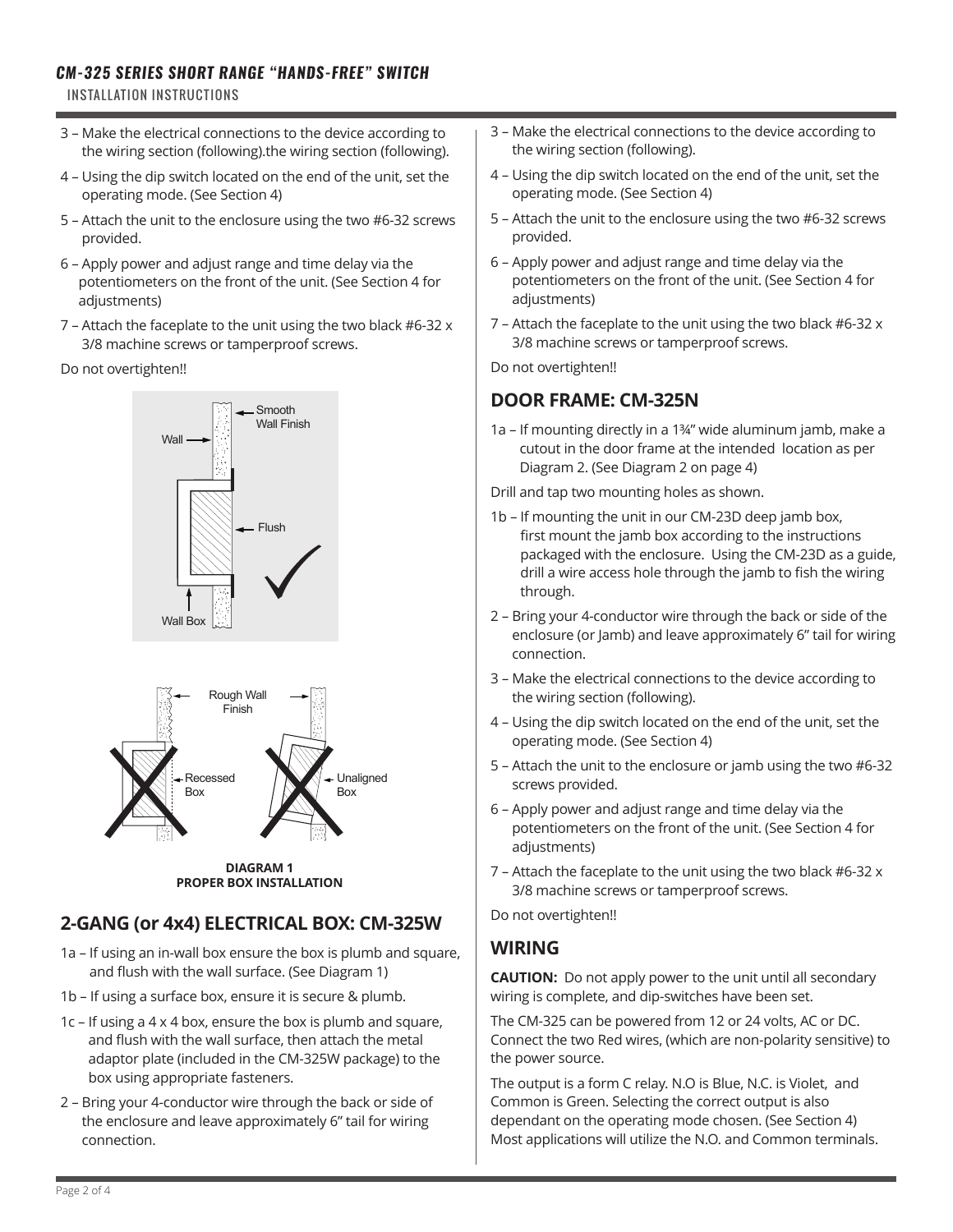#### *CM-325 SERIES SHORT RANGE "HANDS-FREE" SWITCH*

INSTALLATION INSTRUCTIONS

# **4. APPLICATIONS & SET-UP APPLICATIONS**

See Diagram 3 for the location of the Dip switches.



**DIAGRAM 3 LOCATION OF ADJUSTMENTS**

#### **Switch 1 – Normal Mode/Fail-Safe Mode**

Choose Normal Mode if you wish the N.O. contact to remain open if the power were to fail. This is the factory setting.

Choose Fail-safe Mode if you wish the contacts to close upon power fail. Move the Dip switch to **OFF** position, and wire your device to the **Common** and **N.C**. wires.

### **Switch 2 – Time Delay Mode/Toggle Mode**

Factory setting is Time Delay (Sense) mode, whereby the contact closure will be adjustable from 1 – 5 seconds using the Time Delay Potentiometer.

In Toggle (or Switch) mode, when the CM-325 is activated once, the relay will stay energized until it is activated once again. (The adjustable timer is inactive in this mode)

### **Switch 3 – LED On/LED Off**

This switch disables the LED, should this feature be desired. Factory setting is ON.

Once the Dip switches have been set, and the unit is installed in the frame or enclosure, apply power to the unit and observe operation.

Set both potentiometers to minimum setting initially (fully counter-clockwise). See Diagram 3 for location. Adjust the range potentiometer by turning the pot in a clockwise manner, and passing your hand in front of the unit. Rotate the pot until the desired range is obtained. See Diagram 5 for patterns.

Next, adjust the time delay potentiometer by turning clockwise

until the desired time delay is obtained. It is sometimes beneficial to leave this adjustment set to minimum and utilize the time delay on the door operator, if present.

#### **NOTE: Timer is non-functional in Toggle Mode. Install the faceplate using the screws provided.**

Do not overtighten!!



**DIAGRAM 5 WHEELCHAIR STICKER PLACEMENT**

**OPTIONAL** – Apply the included Wheelchair logo to the frame or wall at desired location. See Diagram 5.

#### **Do not apply directly to the faceplate!!**

If using this product with an Automatic Door, proceed to Section 5 for System Inspection Instructions.

# **5. SYSTEM INSPECTION INSTRUCTIONS**

After the Installation and operational check of the system:

- 1. Place warning label on the door (as per ANSI A156.10 or A156.19 guidelines). This will advise the person entering the swing side zone that the door will move.
- 2. Instruct the owner on door system operation and how to test it. This should be checked on a daily basis.
- 3. Instruct the owner on what to do if the door or any of its components become damaged.
- 4. Strongly recommend to the owner that the complete entry be inspected twice a year as part of the service agreement.